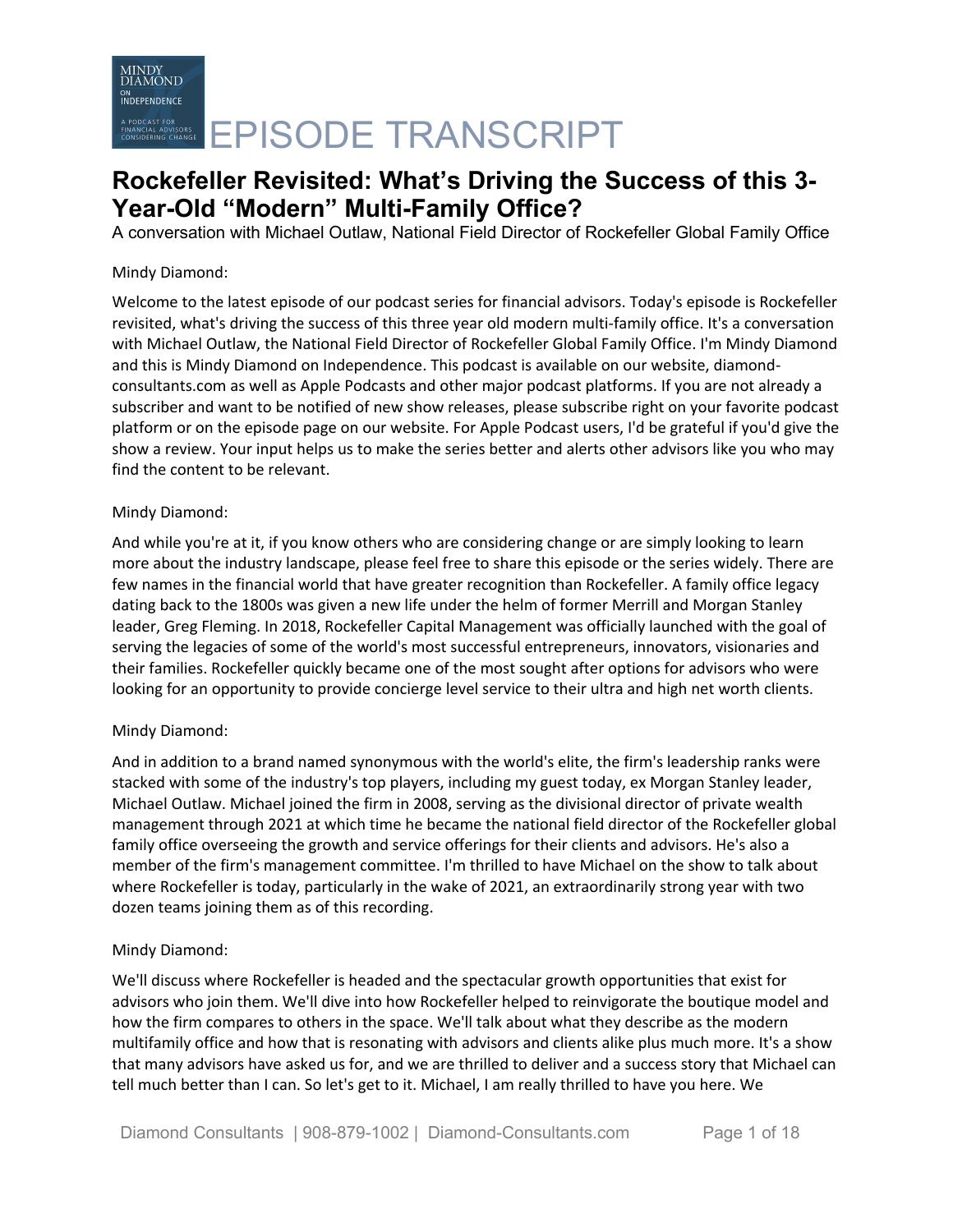A conversation with Michael Outlaw, National Field Director of Rockefeller Global Family Office

interviewed Chris Dupuy very early in the days of Rockefeller's beginning, and began to tell what is a great story, but the story has evolved a ton since those early days. And I'm thrilled that you've agreed to sit with me today.

### Michael Outlaw:

Thank you, Mindy. And I'm equally excited. It's exciting to talk about the growth we've had and the direction of the firm.

### Mindy Diamond:

Okay. So lots to unpack, lots of people want to know about. Let's jump in. So let's start with the beginning. Rockefeller is an exciting firm to work for, but you had a 25 year Wall Street career that began as an advisor before you joined Rockefeller. So tell us a little bit about your path to the position you hold today.

#### Michael Outlaw:

You're right. A 25 year career of which 22 we're at Morgan Stanley. I really appreciate my time at Morgan Stanley and it taught me a great deal and I had the opportunity to work with some amazing people. But if you go back three years ago, when I joined Rockefeller, I was in a position where I had begun to learn about what Rockefeller was going to be, what I believed it would be. And I became passionate about building something that was unique in the marketplace and doing it with a tremendous group of people led by Greg Fleming.

### Mindy Diamond:

It was a huge leap of faith not only to join a new firm. I mean, yes, you knew Greg Fleming and his reputation that had worked with him at Morgan Stanley and believed in him, but a leap of faith, one, because it was a brand new venture and two, because in those days there was much less proof of concept for a non-producing manager to leave the traditional space and join this new independent space if you will.

### Michael Outlaw:

Yeah, it was a big leap. I would say it was betting on two things. One, Greg and his leadership, but two, and I think every bit is important, was the value proposition of what Greg was putting together at Rockefeller with the Rockefeller family. The idea of a private company with a singular mission to serve complex needs of ultra high net worth and high net worth individuals in a customized fashion was something that I felt like the marketplace would react very positively to. Both advisors and more importantly, clients would see that as unique and the opportunity to do something unique with a leader that I trusted was something that for me was hard to turn down. And then like most people, you have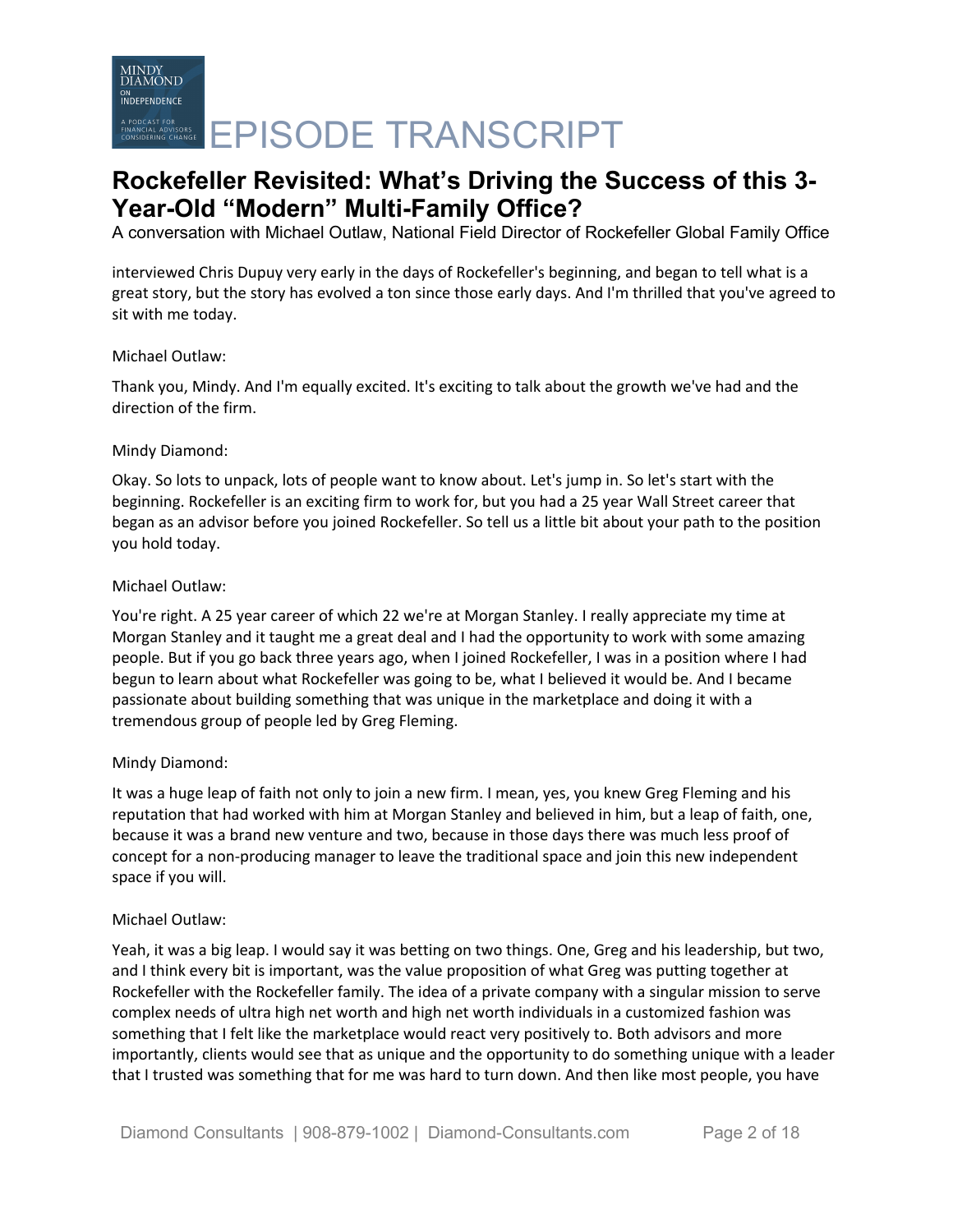A conversation with Michael Outlaw, National Field Director of Rockefeller Global Family Office

that moment where you think if I don't do this, will I regret it later down the road when I see it become what I think it will be? And the answer for me was yes. And so I took that leap.

### Mindy Diamond:

Yeah. And clearly it was the right bet. I'm wondering what was going on at Morgan at the time that made you want to leave or was it just the excitement of the opportunity that Rockefeller presented?

#### Michael Outlaw:

It was the excitement of the opportunity that Rockefeller presented. Nothing was going on at Morgan that made me want to leave. As a matter of fact, leaving for me was really difficult. I still have a lot of great friends there. And like I mentioned earlier, I really value the time that I had there. It's a fine organization. This was about running to Rockefeller in my belief in all that it could be and not running from anything.

#### Mindy Diamond:

Yeah. So tell us a little bit about the role you play at the firm today.

### Michael Outlaw:

So I'm the National Field Director for the Global Family Office and the Global Family Office is made up of the legacy family office for the Rockefeller family and other families that has been around for many years and the client advisors that serve those families as well as the private wealth management platform that we've built out over the course of the last three years. So next question's probably what does the national field director do. And a big part of that is to work with our divisional directors in both growing the firm but at this point, it's also really focused on creating a culture with communication, with collaboration and in creativity that enables the teams that are here to exceed expectations in the way they serve their clients to grow their practice in ways faster than before. And bringing all of that together is a real focus of mine.

### Mindy Diamond:

So I'd like to back up a little bit, I mean, you have to be an advisor living under a rock if you're not familiar or haven't read about the extraordinary success that Rockefeller has had in the last four years. But tell us for those that might be less familiar with it, what is Rockefeller capital management's value proposition? What's the elevator pitch?

#### Michael Outlaw:

I'd say the value proposition is the ability to serve your clients in whatever way they need. And what I mean by that is given our roots as a family office, the original family office for John D. Rockefeller, a lot

Diamond Consultants | 908-879-1002 | Diamond-Consultants.com Page 3 of 18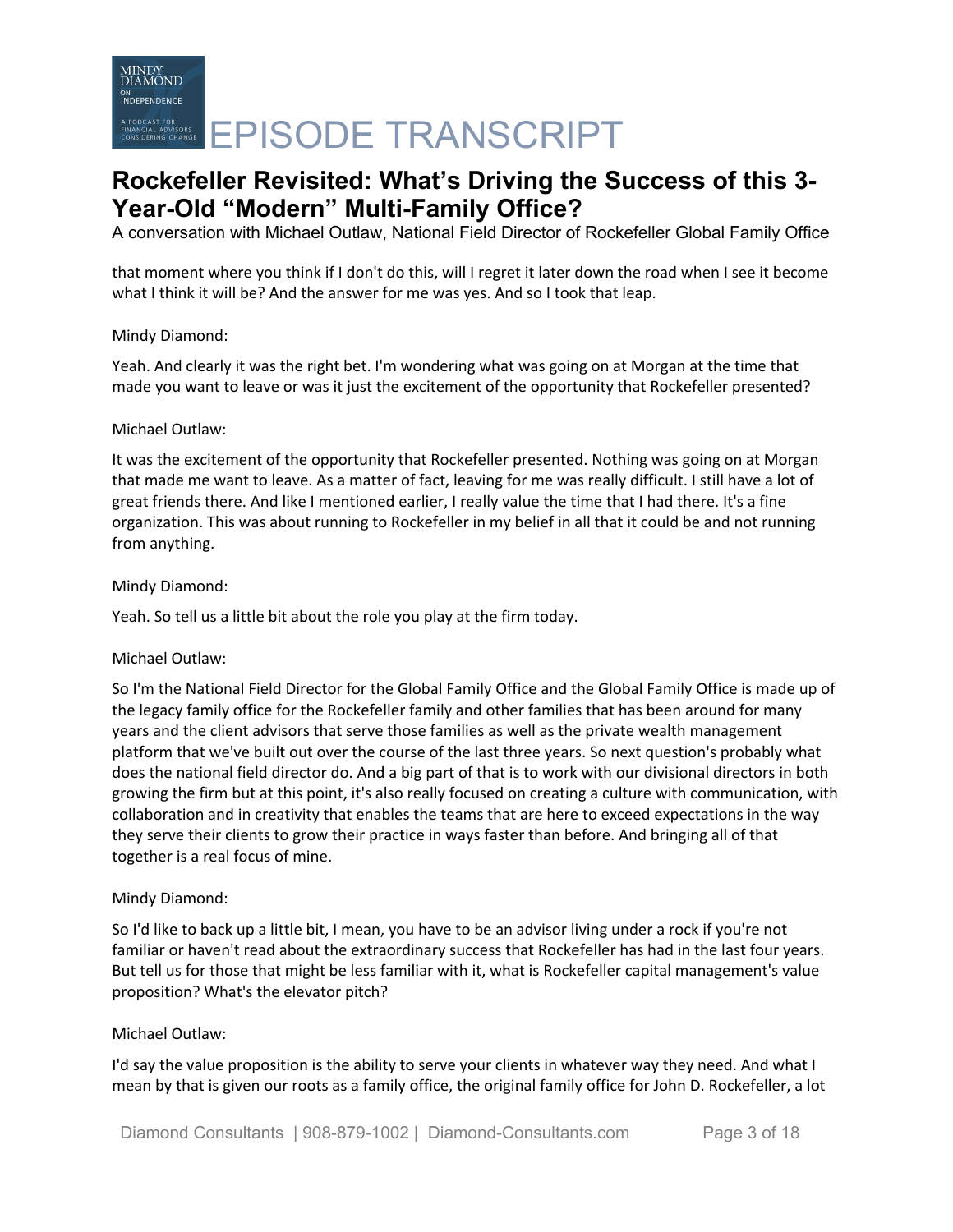A conversation with Michael Outlaw, National Field Director of Rockefeller Global Family Office

of the resources that are available here are tools that you don't find elsewhere, whether that's payroll for a family, whether that's concierge bill pay, advanced financial reporting. We own two trust companies. We have incredible estate planning and wealth strategy advice. We'll do tax preparation for individuals.

### Michael Outlaw:

So all of that embedded in 130 plus year old firm that's done it for the finest family or one of the finest families and not just in the United States but in the world for many generations, bringing that to bear alongside a very modern, private wealth management platform that has unique access to investment solutions that aren't found elsewhere and marrying those two together to look at a client and say, we have the ability to serve you in whatever way that you need, I think is an incredibly strong value proposition, not just for the clients we have today, but for the clients that we aspire to have.

### Mindy Diamond:

So let me ask you a couple questions about that. When you talk about tools not found elsewhere and unique access to investment solutions not found elsewhere, having come from the traditional wirehouse world, to what extent is our concierge services or advanced financial planning... And we know tax prep is not offered in the traditional space, but when you talk about unique access to investment solutions, like what? If you talk to an ultra high net worth focus advisor that practices at one of the wirehouse firms, their belief is that anything and everything that a high net worth or ultra high net worth client needs access to is available to them. So how would you refute that?

### Michael Outlaw:

So look, at many of the firms, a lot of what's necessary exists. What I think is unique about Rockefeller is the ability to fully integrate it within the firm from a wealth and from a strategy and from a holistic perspective. If you think about it, we have currently six wealth strategists that cover the private wealth management business. We have 68 teams. That type of intimacy between our wealth strategy team and each team at, we'll call it, an 11 to one ratio is very deep. So the holistic side of it, you're able to bring it all together.

### Michael Outlaw:

From the investment management side as an organization, we have the large names that you see on many of our competitors platforms. But what we also have are smaller boutique managers, whether it's in the private equity or within the hedge fund space. As an organization, we do direct investments from time to time when we find the right offering, we see a lot of deals within the family office network as well as through our strategic advisories cohorts and colleagues here at the firm, but bringing those together for clients and showing them something that is unique, that isn't widely available and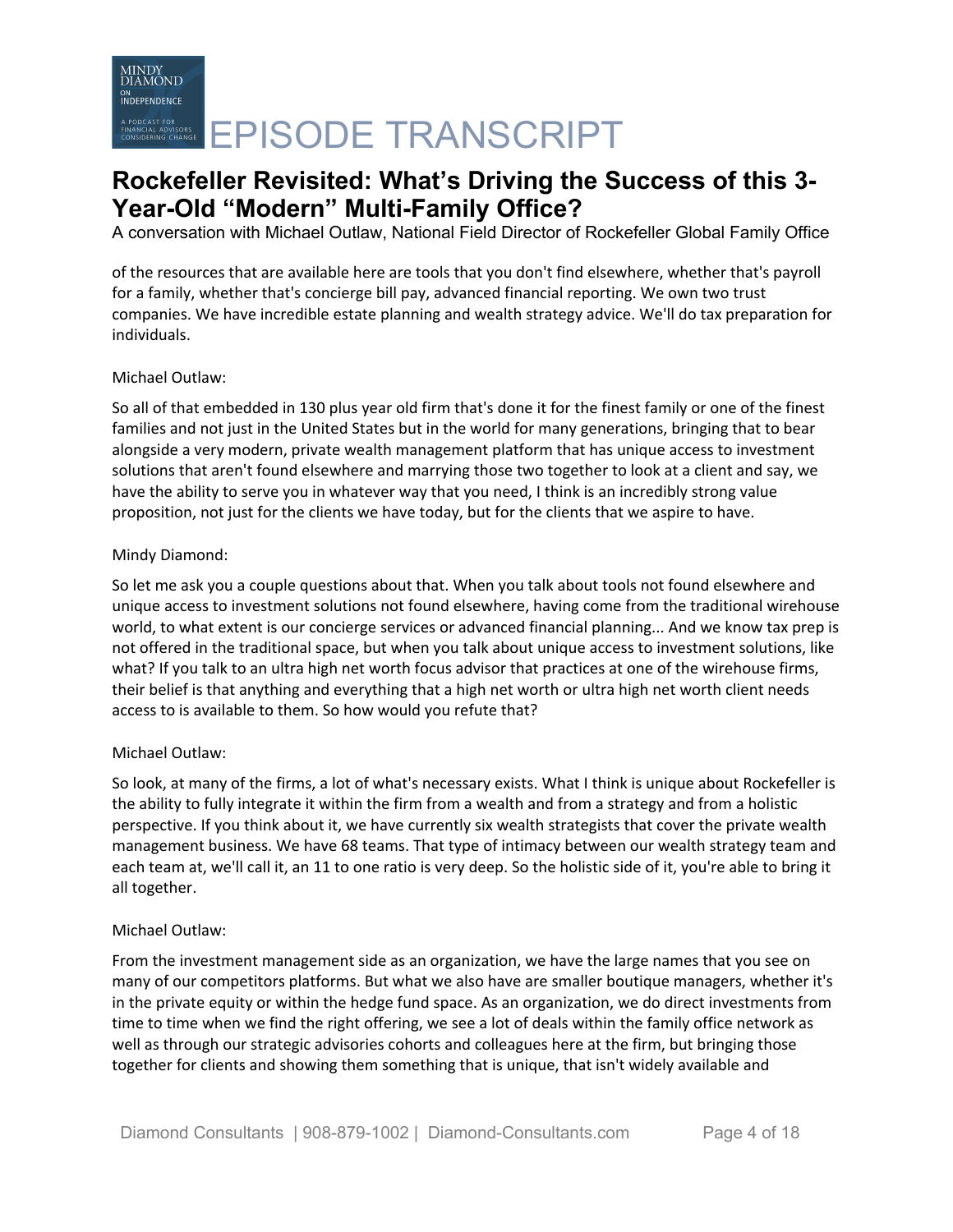A conversation with Michael Outlaw, National Field Director of Rockefeller Global Family Office

oftentimes not widely available because it's better for the funds to stay small because it protects their ability to perform at a high level is unique.

### Mindy Diamond:

And so what do you think Greg Fleming was looking to solve for? I mean, from what I've read the way Rockefeller holds itself out is as a modern multifamily office and Greg went out and took this Rockefeller family office, which began in 1882, partnered with private equity firm, Viking Global, to build this modern multifamily office. But what was he looking to solve for? What specifically did he think was missing in the traditional ecosystem?

### Michael Outlaw:

Well, I don't want to speak for Greg, but what we often talk about and it's driven by Greg is creating something unique that operates at a much higher level and serves clients in a very unique way. We view the wealth of families not only as a blessing to their family, but also an opportunity for that family to create significance and permanence within multiple generations. My viewpoint is that Greg thought there was a place in the world today as firms had gotten larger and larger to create a customized firm with the top professionals in the industry.

### Michael Outlaw:

And by bringing those folks together in a unique environment like Rockefeller, creating a scenario where we could deliver a solution for clients that was unique and elite for those clients. That upon doing that and delivering that, the belief is that the best advisors in the industry will see that value, will see the opportunity to exceed client expectations and will want to be a part of it. And here three years in, we're seeing that unfold and the vision goes back to creating something that's special, that's unique, that stands out versus peers. And for all of us, that opportunity has been something to not only embrace, but to work passionately on.

### Mindy Diamond:

Yeah. So clearly it's working because you've had extraordinary success. You've recruited 68 teams managing more than 50 billion in assets in the past three years and nobody could argue with that. From where I sit, part of it is the industry was ready for Rockefeller. Advisor mindset had shifted advisors looking for more freedom and control and flexibility, advisors wanted something unique. And while there were many people that wanted to go independent, there are an equally many, probably more that felt going independent and building something from scratch was a bridge too far. And so Rockefeller for a lot of folks is sort of that perfect middle ground between the infrastructure and support that they're used to without having to build something from scratch and leveraging a very sexy name with a group of real professionals. So it's working. But from your perspective beyond the industry being ready, to what else do you attribute the extraordinary success you've had?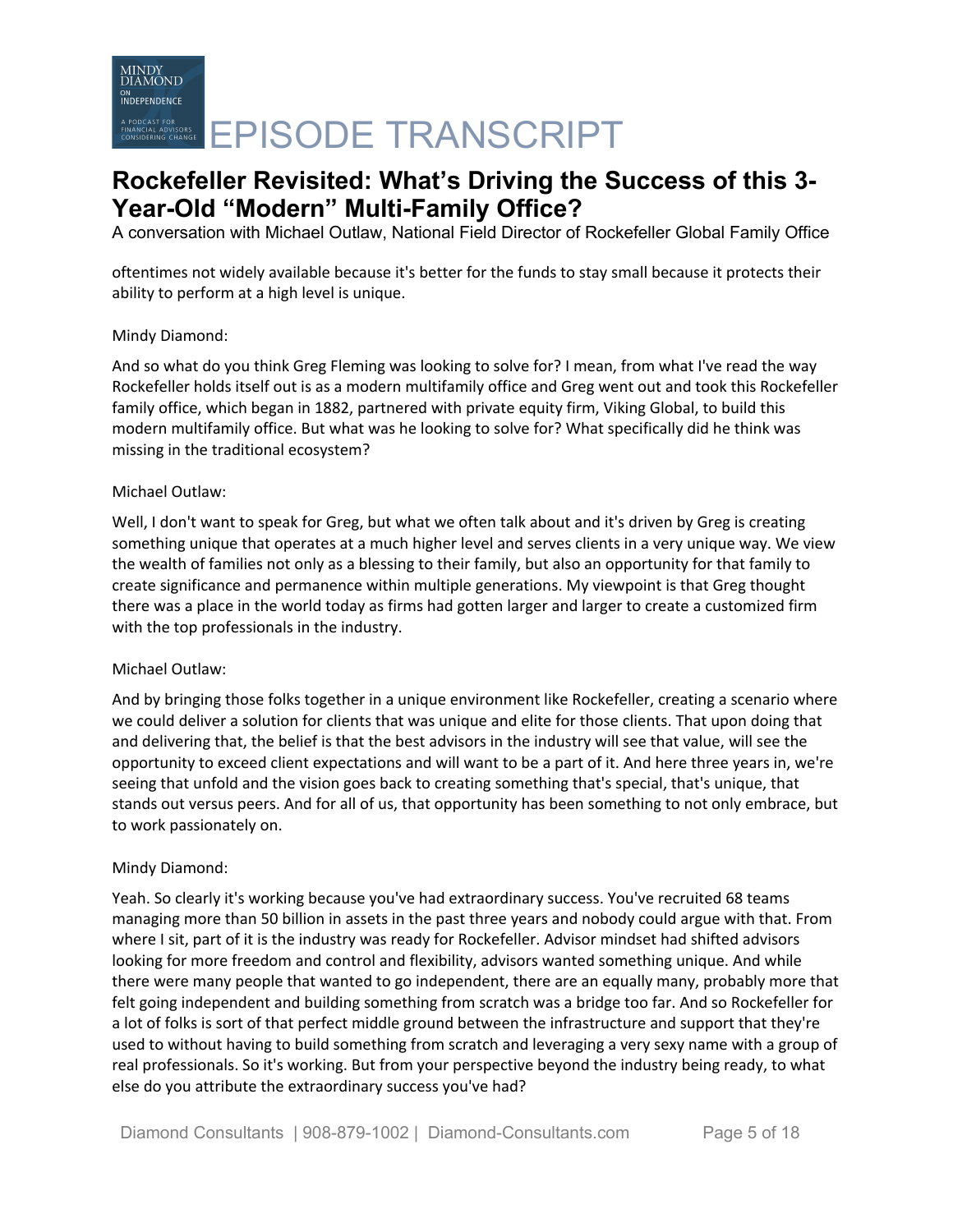# EPISODE TRANSCRIPT

### **Rockefeller Revisited: What's Driving the Success of this 3- Year-Old "Modern" Multi-Family Office?**

A conversation with Michael Outlaw, National Field Director of Rockefeller Global Family Office

### Michael Outlaw:

You could probably put it in four buckets. I think the value proposition of the organization, the ability to solve for everything a client needs in one place has definitely resonated. The brand is incredible. I'll be the first to tell you, I underestimated the power the brand would have not only in the marketplace with advisors, but probably even in a bigger way with clients and perspective clients. I do think, as I mentioned earlier, the unique solutions that we have not only with the family office tools, but on the investment platform has really stood out to advisors. And then finally, I think it's the culture. As an organization we say it all the time, we strive to solve for yes. And I think people really value that. And at this point I would say we don't bring a team on that hasn't had the opportunity to speak to a team that's been here, has gone through the transition, can speak to all of the above, but then also can speak to how energetic the culture is and candidly, the fun they're having being here and being a part of Rockefeller.

### Mindy Diamond:

Yeah. To me as an outsider, not only is it remarkable and noteworthy how many teams you've recruited in the last three years plus, but also the caliber and quality of those teams. So wondering if you could give us some examples of some of the advisors that joined Rockefeller. Just would love to hear why they joined, where they came from and what they're about now, what they found since they joined.

### Michael Outlaw:

I think when you boil it down, the advisors that have joined have come from many of the firms that are out there, the large wire houses and some boutiques. I think the commonality that exists amongst the advisors that have joined that goes more than where they might have come from is that they were at a point in their career where they were looking to continue to grow. They had goals they had set and they wanted to find an organization that would help them achieve those goals and would align alongside of them to, in a more customized way, serve the clients that they have and an organization that's nimble that when an opportunity to both A, do something for a client or B, win a new client. When that opportunity arose that the entire organization would come into fold or come into the fold with them to assist.

### Michael Outlaw:

And that starts with Greg and goes all the way down within the organization. I can't tell you how many client and perspective client meetings that Greg does on a regular basis. And the expectation within the organization is that all of us are singularly focused on the client and the advisor in helping that advisor achieve their goals and their objectives. So when you then go to that next level of advisors that have joined, now that they're here, what have we seen? We've seen tremendous growth after arriving at Rockefeller. Just a few weeks ago, I was celebrating with a team that joined in January of 2019. The time that that team joined, they had 800 million. We were having a quick get together in the office because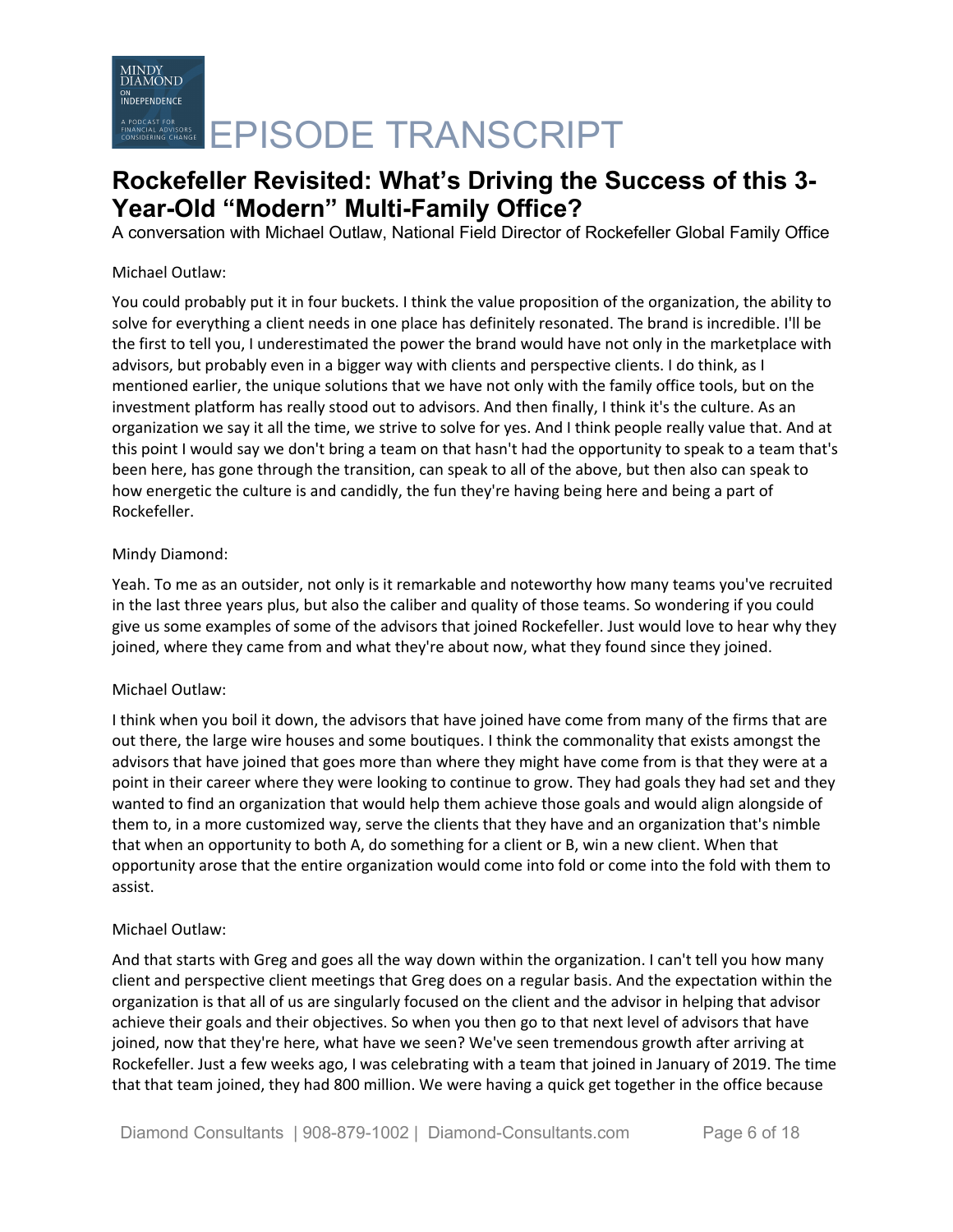A conversation with Michael Outlaw, National Field Director of Rockefeller Global Family Office

they had just crossed the two billion mark. So what we're seeing is people that want to grow that want unique resources, a focused effort on their clients and them. And then once that comes together, what we're seeing is tremendous results from a growth perspective.

### Mindy Diamond:

That's extraordinary. And I'm going to assume that it's not just one example. I'm assuming there are many examples in the ranks of that kind of growth.

### Michael Outlaw:

That's correct. Yes. That's one that's fresh in mind because I was just there. But I think if you go from team to team, you'll hear stories about wins that they've had in attracting clients, in bringing clients on board that for whatever reason they felt like they would not have been able to accomplish where they came from. So when you stack those up time and time again, what you see is a growth trajectory that I can only speak to my experience here is exceptional. And it's a lot of fun to watch these teams get the support that they want, the unique access that they want and then watch the results they deliver on their own.

### Mindy Diamond:

So let me ask you a question about that. I think that there are many firms, particularly in this new part of the landscape of these boutique firms or independent firms that would all say we're hyper focused on clients and hyper focused on helping advisors achieve their objectives yet not everybody is growing like that. So other than the power of the brand and the unique access the story is resonating, why do you think they're growing faster? What sort of support and access and services do Rockefeller advisors get that really help to fuel the growth?

### Michael Outlaw:

So before I get into that, I think there's an important point to be made here. And granted I'm biased, but I think we are hiring the best advisors in the industry that want to grow. And so it's not just the organization, it's what happens when you give that organization to people that are so driven, that are committed to growth both personally and professionally. So that's a really big part of it. So then you take that selection process and those people, and you marry it up with the brand, with the resources, with the access, and then layer on top of it a management team that I know everyone says they're singularly focused on the advisor and on the client and I don't doubt that at all, but what I can say is the attention, enthusiasm and urgency that this management team brings to the advisor when the advisor needs something from the management team, I think is incredibly unique.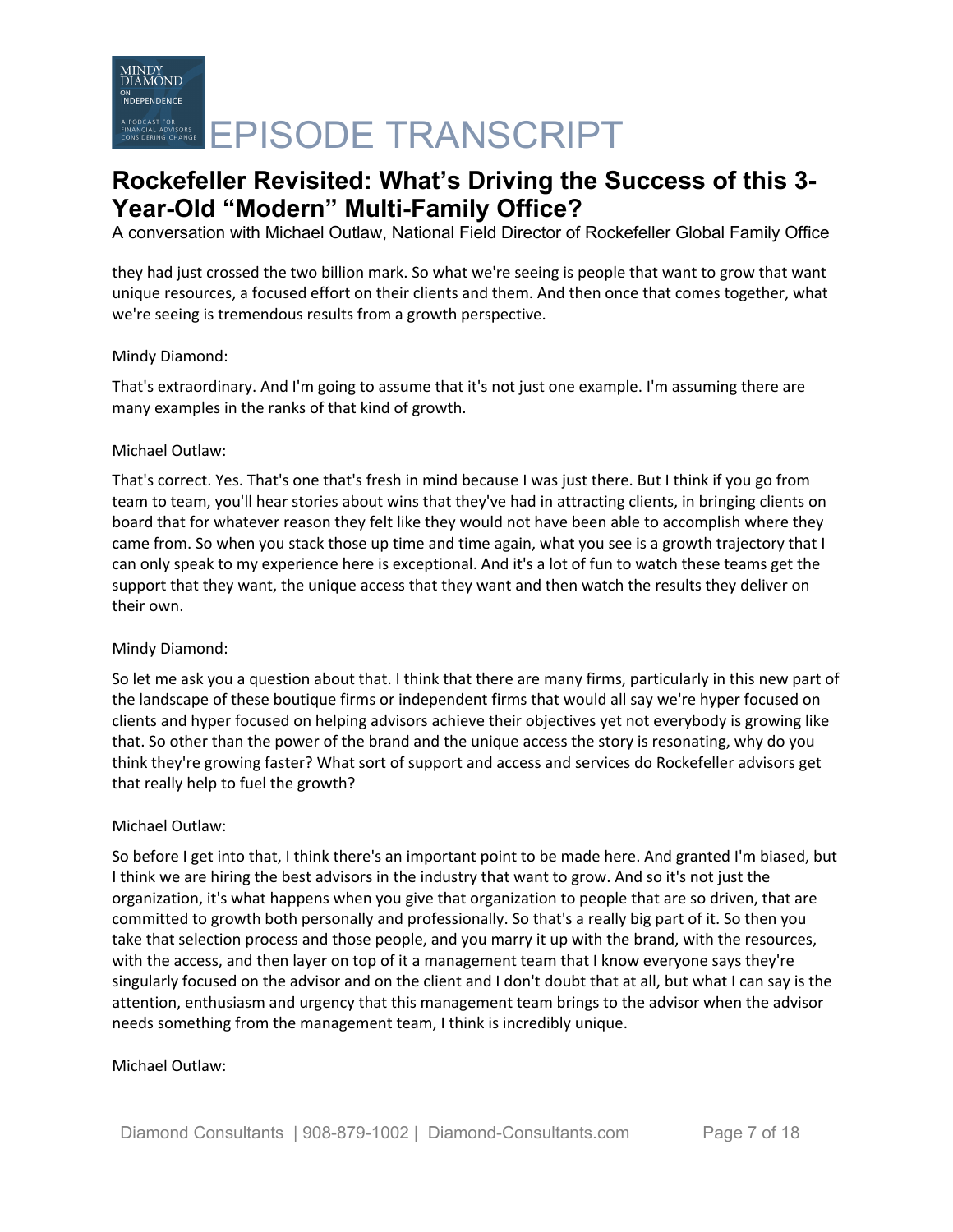A conversation with Michael Outlaw, National Field Director of Rockefeller Global Family Office

And I'll give you a story. There was a team that joined us a little over a month ago and the team has had an incredibly successful transition, but they had one holdout. And on a Friday afternoon, I was part of an email chain that was asking senior management to reach out to the one client that was a holdout. And before I knew it, when I looked back at my phone, there was a commitment to do a call on Sunday. So that was Friday on Sunday at 5:00 with the client. And that call took place. And then I think it was around Monday afternoon that the advisor sent a note to all of us saying, "Good news, just got the commitment." And I think that type of focus and attention to really delivering, not just saying we're focused, but being focused and delivering on it day in and day out is a big differentiator.

### Mindy Diamond:

Yeah. So Michael, what was making that client hold out? Was it concern about the age of Rockefeller, not knowing who it was, being too lazy to move? What was it about? What was the concern about?

### Michael Outlaw:

It actually was less of a concern about something specific. It was just simply a change. For this particular client, the idea of getting to know more people at the firm helped make change welcome and comfortable, as opposed to the change of having a new advisor at a firm that this client knew. So the advisor was familiar, we needed to make the organization a little more familiar. And then when that was done, it was obviously we got the right result.

### Mindy Diamond:

I think that that's fair that Rockefeller or any firm could represent the most exciting value proposition. The advisor can be the best advisor who's always delivered well and has enjoyed decades of trust with the client, but at the end of the day, clients find it a hassle to move. It's overwhelming. It may be easier to stay put. And quite frankly, a lot of advisors worry about that they might feel excited themselves to work at a firm like Rockefeller, but worry that clients won't follow. So what do you think was the most impactful thing that the management team said to this client that made this client go from being a holdout to a yes, sign me up.

### Michael Outlaw:

I don't necessarily think you can attribute it to one thing. For this client I think it was... I'll go back to it, it was just creating a greater sense of familiarity with who we are, with what we're about, and the fact that we're readily accessible. This client had never spoken to the individuals that helped the roles that he did speak with at the previous firm. In that moment, he's already experienced a greater sense of familiarity or intimacy with the firm than he had with the one that he had been with for a decade plus.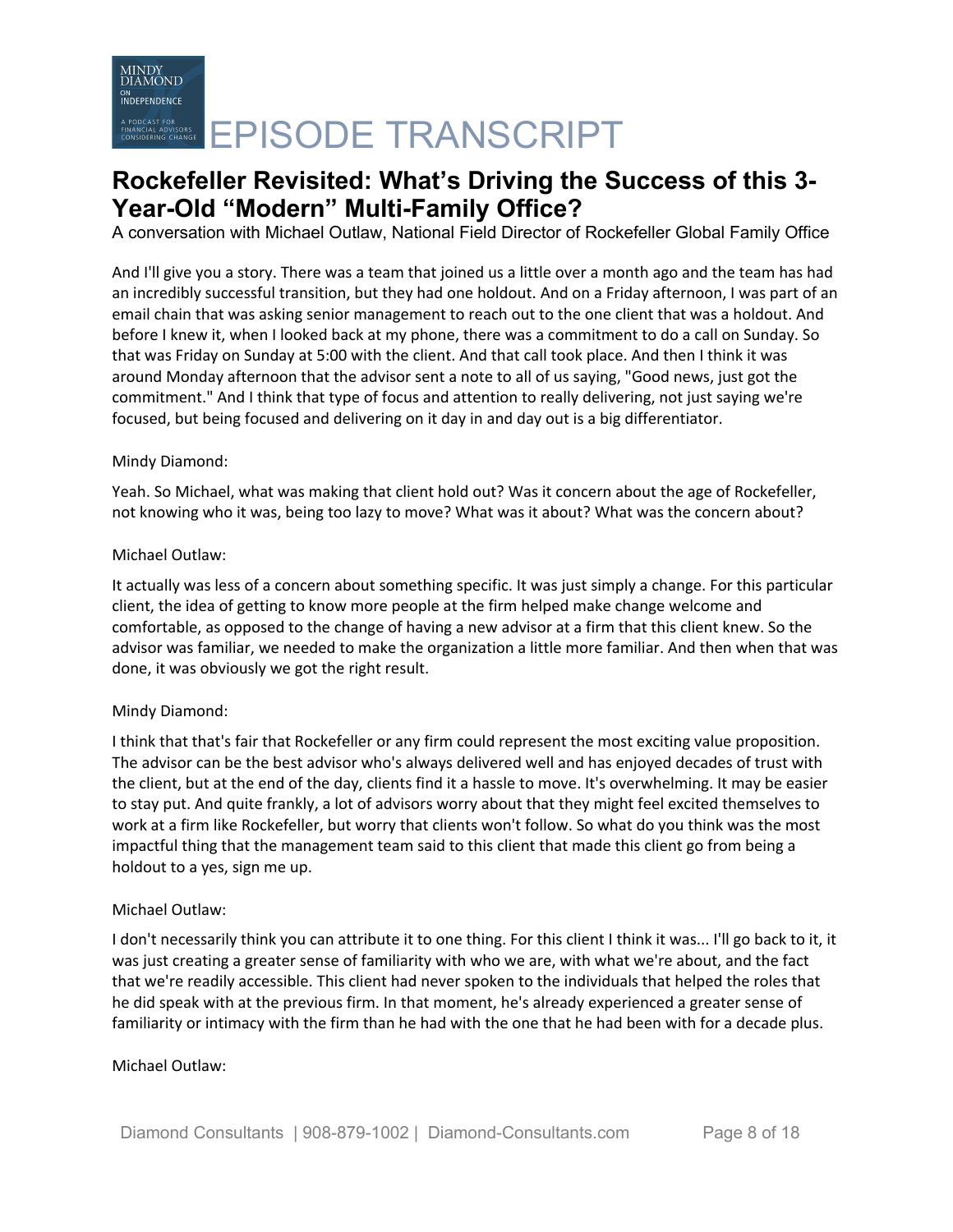A conversation with Michael Outlaw, National Field Director of Rockefeller Global Family Office

And Mindy, the one thing that I think is worth highlighting, this story is an anecdote from a client that was slow to move. The transition of our 68 teams that we've had have been incredibly successful. When you take a look at this advisor and this team, this team was well north of a billion in AUM. And what we were making sure was that we got one client who was in a situation where they hadn't made the decision yet. And that urgency from a management team of if there are 200 clients and one has not made a move yet, let's get on and make sure that we get that one too, I think is really valued and appreciated by the advisors at Rockefeller.

### Mindy Diamond:

Yeah, I think that's fair. And one thing we haven't talked about yet Mike is how about the technology at Rockefeller?

### Michael Outlaw:

So big fans of the technology within the organization. The reality of it is the fact that our tech infrastructure is three years old is actually a significant advantage for us. We've got a very modern technological platform. We hired some very elite technologists from within the industry, gave them a blank sheet of paper and said, "Go do the things that you wish you had been able to do before." With modern technology, we don't have 30 year data from a firm that we acquired through multiple mergers that limits our application of new technology. So we got these great minds, gave them a blank sheet of paper and modern technology, and then added what I think is probably the most important element or final component and that is encouraged them to talk to the advisors about what the advisors and clients needed.

### Michael Outlaw:

All too often you have technologists that are brilliant at what they do, but their interaction with the people that use it every day is limited. One of the big focuses here early was let's not have limited. Let's not have limited interaction and communication. Let's encourage it. Let's let them help the technologists build it. And so what we've seen is proprietary technology within Rockefeller that was built with modern specs, great technologists and advisors driving the direction of what was built.

### Mindy Diamond:

Yeah. And so look, I've had some advisors say things like how could a firm of Rockefeller's size compete with the tech spend that firms like Morgan Stanley and Merrill Lynch are able to invest every year?

### Michael Outlaw:

Great question when you think about the headline number, when you hear firms talk about what they spend. And Mindy, let me be very clear I'm anything, but a tech savvy technologist. But what I do know is the bulk of what most firms spend on an annual basis is for the upkeep and maintenance for their

Diamond Consultants | 908-879-1002 | Diamond-Consultants.com Page 9 of 18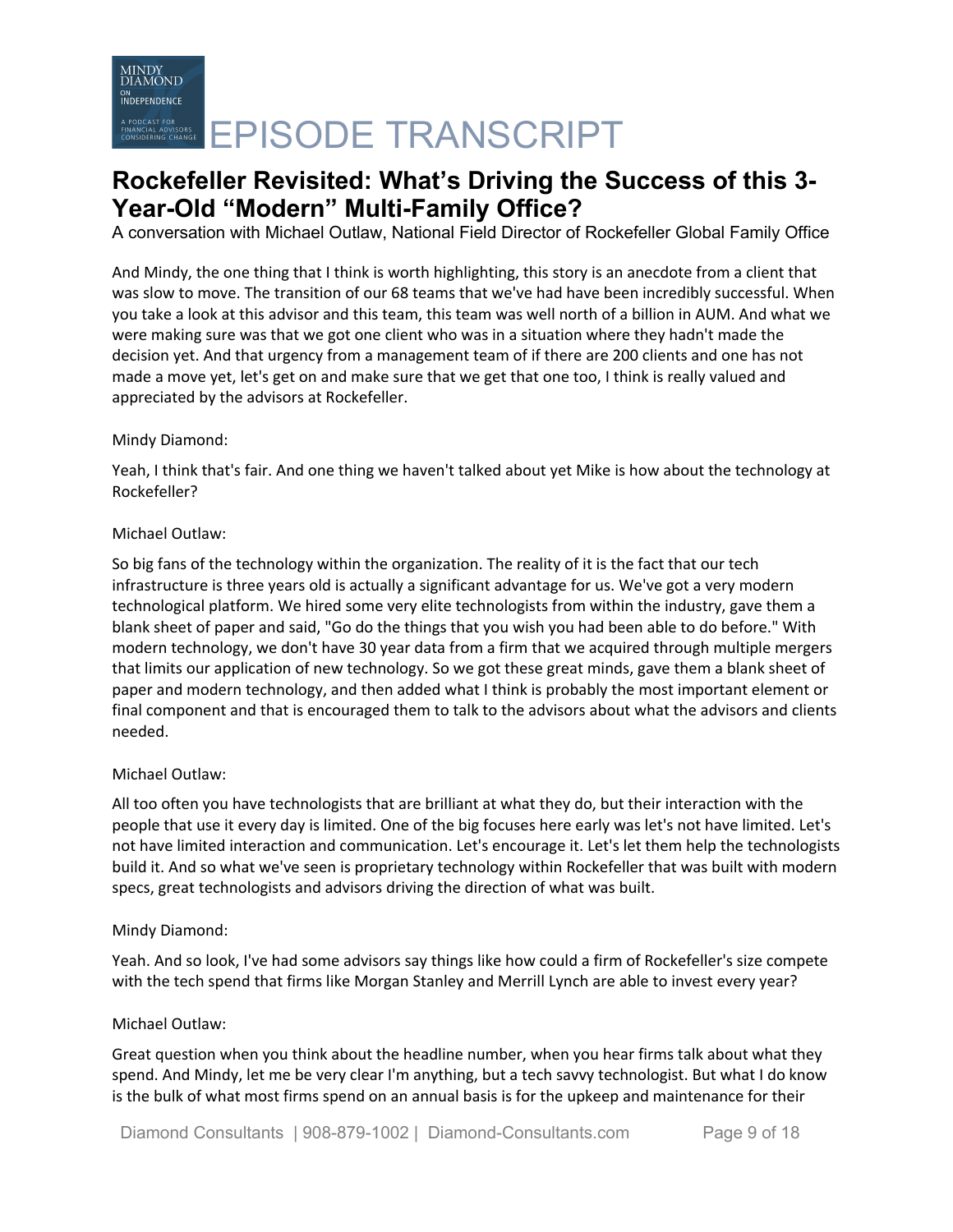A conversation with Michael Outlaw, National Field Director of Rockefeller Global Family Office

technology. We live in a world today where we can tap Microsoft, we can tap different service providers to give us the engines in which our technology runs, whether it's performance reporting, whether it's our client management system, whether it's our trading tools for our fee based platform. Bolting that into our infrastructure is certainly not inexpensive, but we don't need to spend the headline numbers that you hear with firms doing upkeep and data maintenance. We're relying on partners like Microsoft to do that with us and for us so we don't have the need to spend the same to just open up every day. So we're focused on utilizing great tools.

### Mindy Diamond:

Yeah. And I think that that's fair. One of the things that's true of every firm in this space in sort of this new world order as I call it is that instead of relying on legacy technology, they're able to go to third parties, Silicon Valley firms, rely on best in class third party providers and switch them in and out as needed, more nimble. Would you say that's fair?

### Michael Outlaw:

I think it's definitely fair. All successful and great organizations recognize what they do well, and then identify partners that do the things well that they can access and utilize. Our technology team, I think, has done a great job of building our infrastructure in house and then tapping the tools externally that give us the best of both worlds.

### Mindy Diamond:

Yeah. One other concern I bump into every once in a while when an advisor is asking about Rockefeller is I'm wondering how you get advisors comfortable with the notion of joining a private equity backed firm.

### Michael Outlaw:

First off, the backing from Viking. Viking is a tremendous partner. We're thrilled to have Viking as our partner. Where the comfort level really comes in is explaining and having an open dialogue with advisors about what Viking as a partner means. We have a CEO in Greg Fleming, who I would argue is one of the most accomplished executives in our industry. So the leadership's in place for the organization, so the tremendous confidence there. Second is the day will come where some event will take place where we transform into a company that doesn't have Viking as a part of it.

### Michael Outlaw:

However, the key point here is our mission is to stay pure at all times to serving our clients, driving the business in a way where the client will always be the centerpiece of what we do, where conflicting interests aren't brought into the picture. So when somebody looks at it, they recognize the mission of the organization. They recognize we have a great partner in Viking. And although we can't predict every

Diamond Consultants | 908-879-1002 | Diamond-Consultants.com Page 10 of 18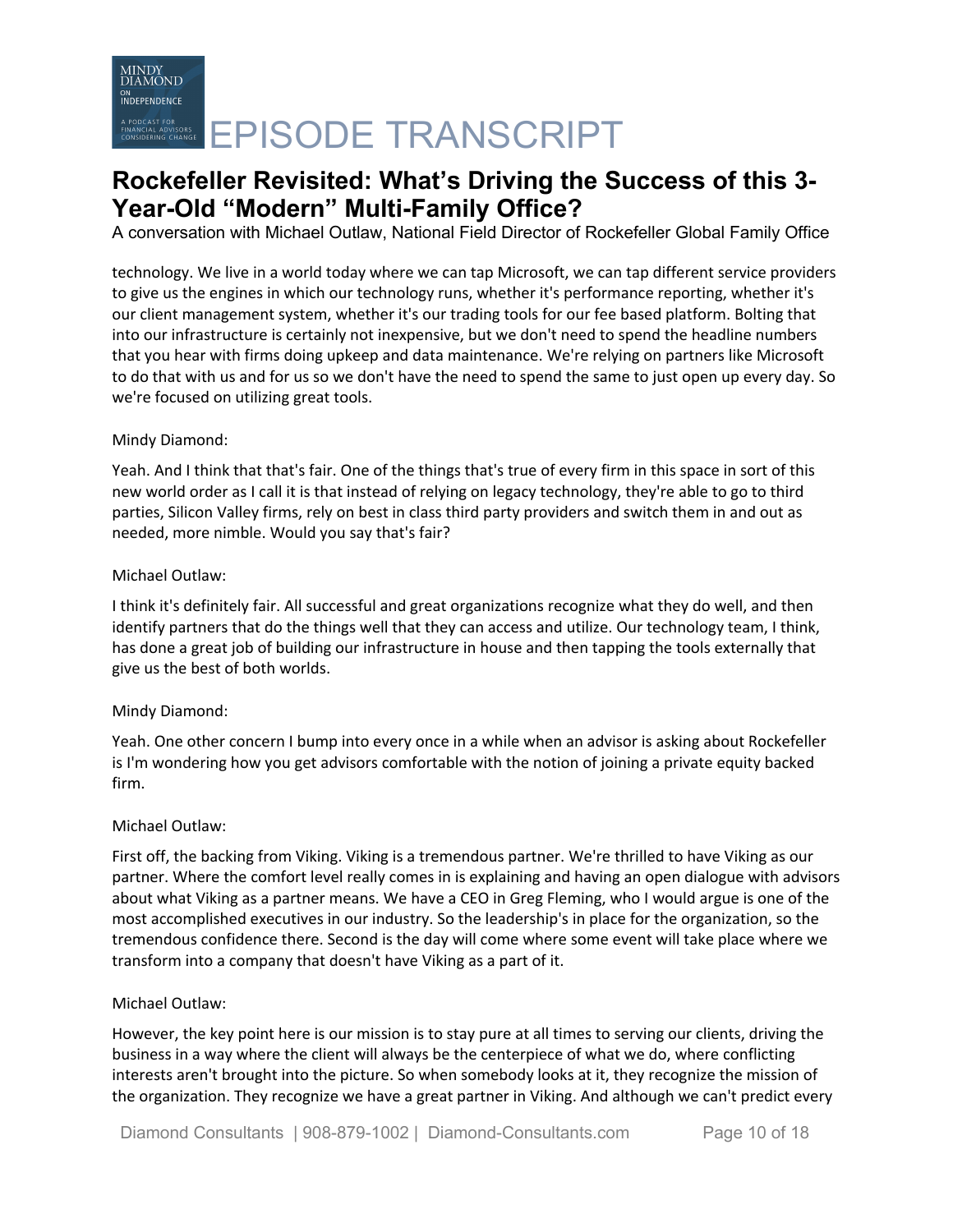A conversation with Michael Outlaw, National Field Director of Rockefeller Global Family Office

aspect of the future, what we can do is stay solely focused on the mission and purpose of the firm and that's to take great care of our clients.

### Mindy Diamond:

And so when you say there could be a day when Viking is not necessarily the investor partnered with Rockefeller, you're probably right, we don't know what the future holds. You don't know what the future holds, but you know that you would look for an investor that had similar values, alignment of values. Is that what you're saying?

### Michael Outlaw:

Well, what I'm saying is not knowing what the future holds, what we know is that the values of this firm resonate with Viking. There's no reason for us to ever have another partner, but if we ever did, or if there was an event that drove that, it would ultimately be something, whether it'd be we remain private or an IPO or something like that, something that would enable us to at all times be consistent with the values of the organization focusing on clients.

### Mindy Diamond:

Yeah. That's fair. I think that's reasonable. And at the end of the day, some will be comfortable with that and some may not. And if they're not comfortable with the notion of the potential impermanence of a private equity investor, they may choose to pass on Rockefeller and that's okay.

### Michael Outlaw:

Yeah, that's fine. I think something that's really important to us, and I mentioned it earlier, is hiring the right people, the people that embrace everything about us, both our culture and our focus. And the beautiful part about being a focus boutique is we don't intend to be a massive firm one day. So we're not going to hire everybody and not everybody's going to want to work here, but we will definitely focus on hiring the people that we think align with both our culture and our values.

### Mindy Diamond:

Yeah, that's fair. So I want to shift gears for a minute to the competition. And certainly as the industry landscape has expanded, there's more of it. And I would tell you just as a recruiter who represents top teams, most advisors considering Rockefeller will also consider going some version of independent, building their own. And it's easier today because of this expanded ecosystem supporting the breakaway advisor for advisors to do just that, ways to get some capital up front, ways to offset the hassle of building the firm, et cetera. So what would you say are some of the ways that Rockefeller is similar to being independent and ways that it's different?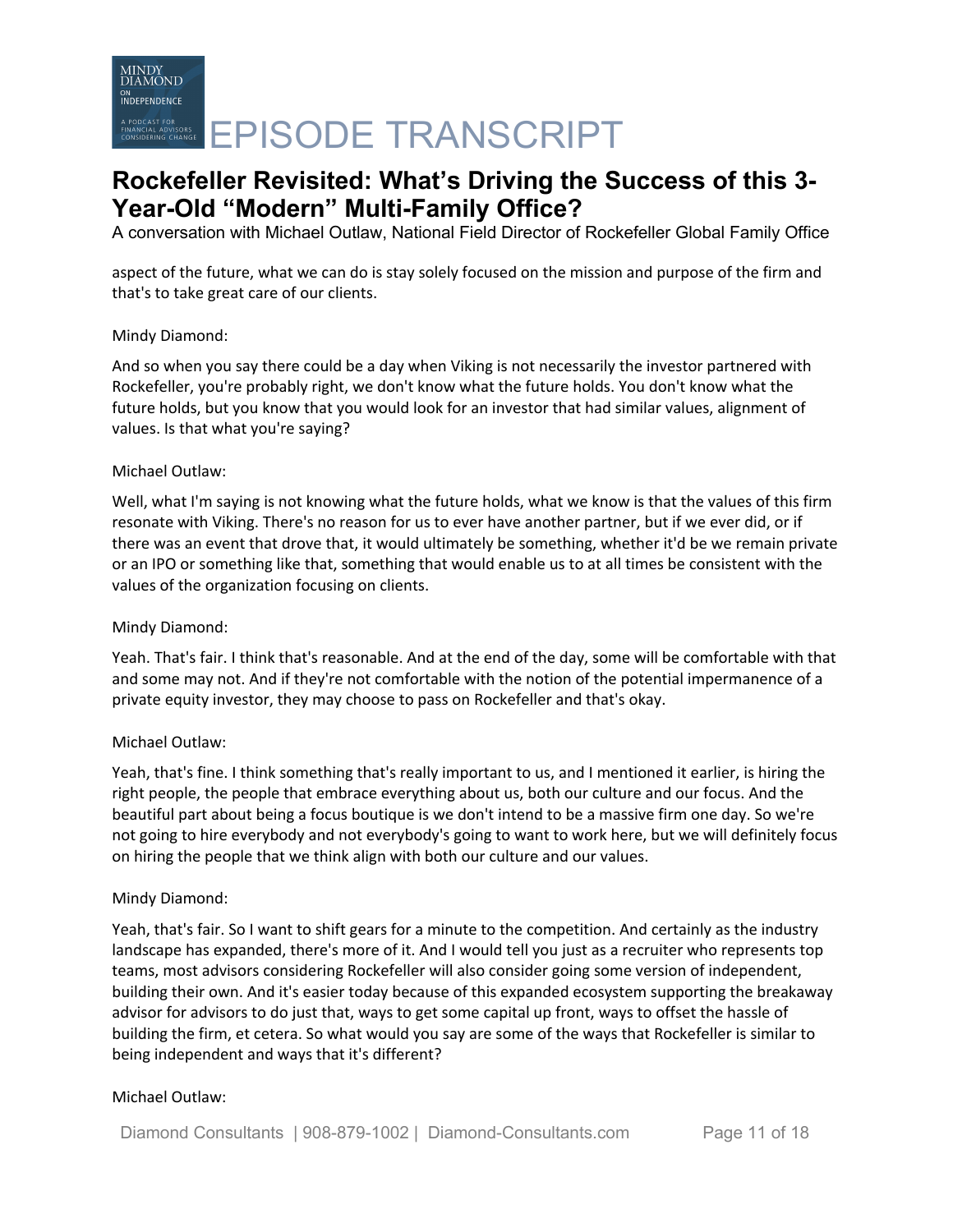A conversation with Michael Outlaw, National Field Director of Rockefeller Global Family Office

So I think it's similar to being independent in the fact that it's entrepreneurial environment that is striving to manage to the highest common denominator with trust in its people that does, as I mentioned earlier, work hard to solve for yes, that's very flat from an organizational standpoint, that's very nimble in our ability to get things done quickly. So those are the similarities. The differences are the brand, the access. As entrepreneurial as our advisors are, what I believe is they do want to know that they have a very powerful support network behind them and they have people working tirelessly to make sure that there're unique advantages in things on the platform that they can access to better serve their clients.

### Mindy Diamond:

There are certain aspects of independence that I imagine are not true at Rockefeller. And again, you're not trying to be all things to all people, you're trying to appeal to the right people. But I presume that an advisor can't or wouldn't necessarily want to self brand under the Rockefeller umbrella, correct?

Michael Outlaw:

By self brand, give me a little more on-

Mindy Diamond:

Call themselves Diamond Wealth Management.

### Michael Outlaw:

Mindy, great question. We have team names within Rockefeller, right? So Diamond Partners could be a team name within the firm, not... So obviously somebody's part of the firm, but they have the ability to brand their team name. What's really been interesting, Mindy and I wouldn't have predicted this, but in Atlanta, I had a meeting with several of the advisors in which their suggestion to me was we need to drop team names, which really caught me off guard. And I asked them to further explain and they said, "Look, where we came from, we used to spend all of our time branding our team and ourself to show we were different than everyone else." Here, I just want to be Michael Outlaw, managing director at Rockefeller, because being part of it means something and I don't want to be different than it. I want to be absolutely part of it.

Mindy Diamond:

Well, that is incredibly interesting. Do you think that's a sentiment shared by all?

Michael Outlaw:

I do.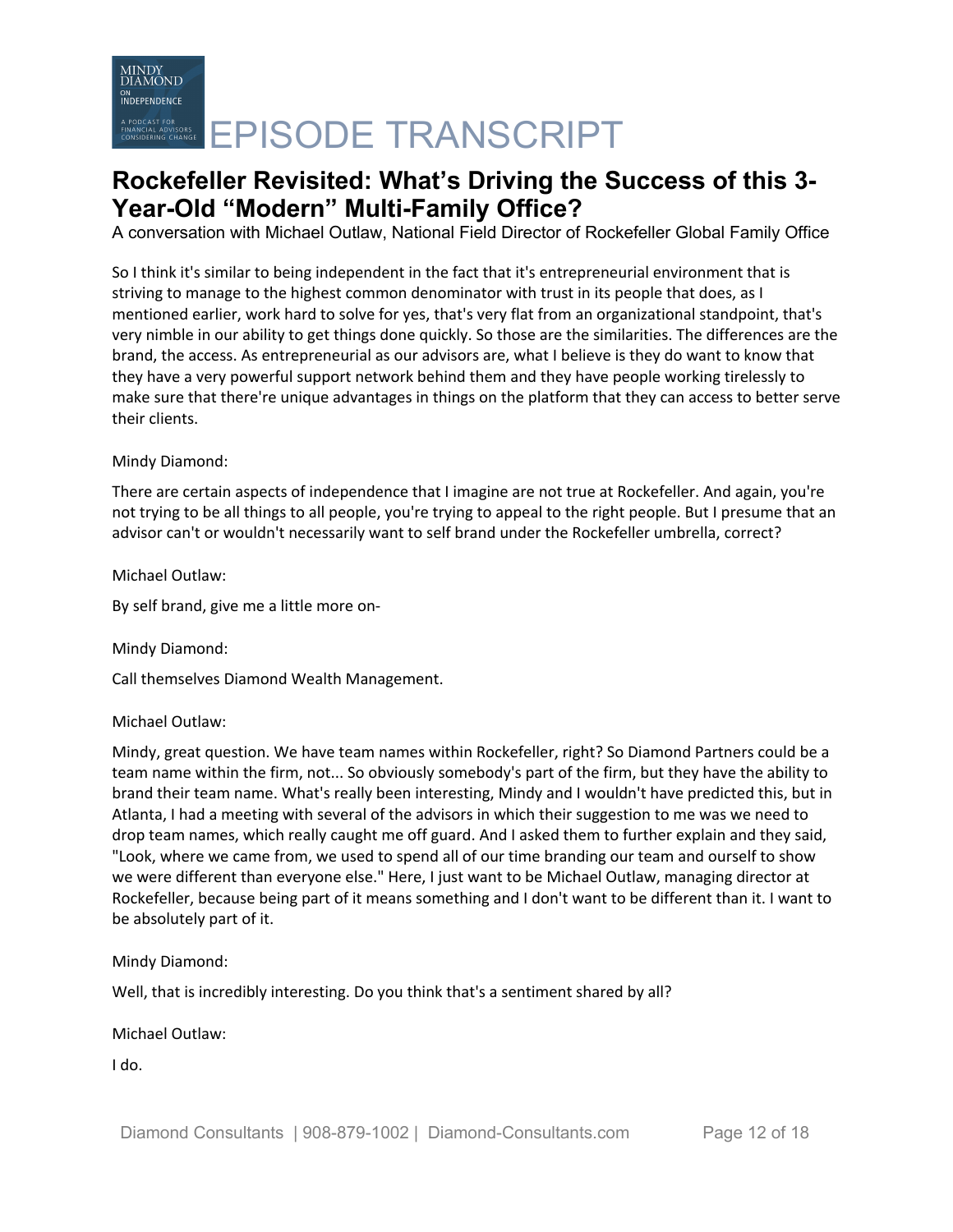

A conversation with Michael Outlaw, National Field Director of Rockefeller Global Family Office

Mindy Diamond:

Interesting.

Michael Outlaw:

That's not to say that we're ever going to do that because I quickly reminded the advisors. I said, you spend 20 years... And this was four different teams, I said, "You guys spent 20 plus years branding your team name at your previous firm. Had I told you that you couldn't have a team name when you got here that would've been an impediment to coming and we're still building and growing the firm?" And they acknowledged that. And they said, "Yeah, but when the teams get here, I suspect many of them will find themselves with the same belief." And my final response there was, "Well, guys, the beauty of it is you get to determine what you put on your business card." You get to determine-

### Mindy Diamond:

Right. The extent to which they want to use it. Exactly.

Michael Outlaw:

Right. You get to determine what your website looks like. So embrace it. But that was definitely an aha moment.

### Mindy Diamond:

Yeah. I think what that does is really highlight the, as advisors take off the goggles that they've worn for 20 years, 30 years, whatever it is inside the traditional brokerage world and begin to embrace this new world order, they realize that a lot of the sort of the telesman that they clung to, they don't need anymore. And brand is one of them.

### Michael Outlaw:

And even then... So I'll add to that, Mindy, but I was having a conversation not long ago with an advisor who one day was out talking to his neighbor who is a friend of his. Their daughters go to the same school and they'll spend time... They're not close friends, but good solid acquaintances. And the client or the neighbor said, "Look, I'd love for you to swing by sometime in the next week or so and tell me a little bit about Rockefeller. I understand you went to Rockefeller." They had a quick conversation and soon there after we did a kind of a virtual VIP meeting for the client exposing them to the firm. And the punchline is he ultimately got the neighbor as a client.

### Michael Outlaw:

However, the most important part of the story is the advisor said to the client, "Look, we've been neighbors for nine years. Definitely not... You don't want to rock the boat here, but just quick question,

Diamond Consultants | 908-879-1002 | Diamond-Consultants.com Page 13 of 18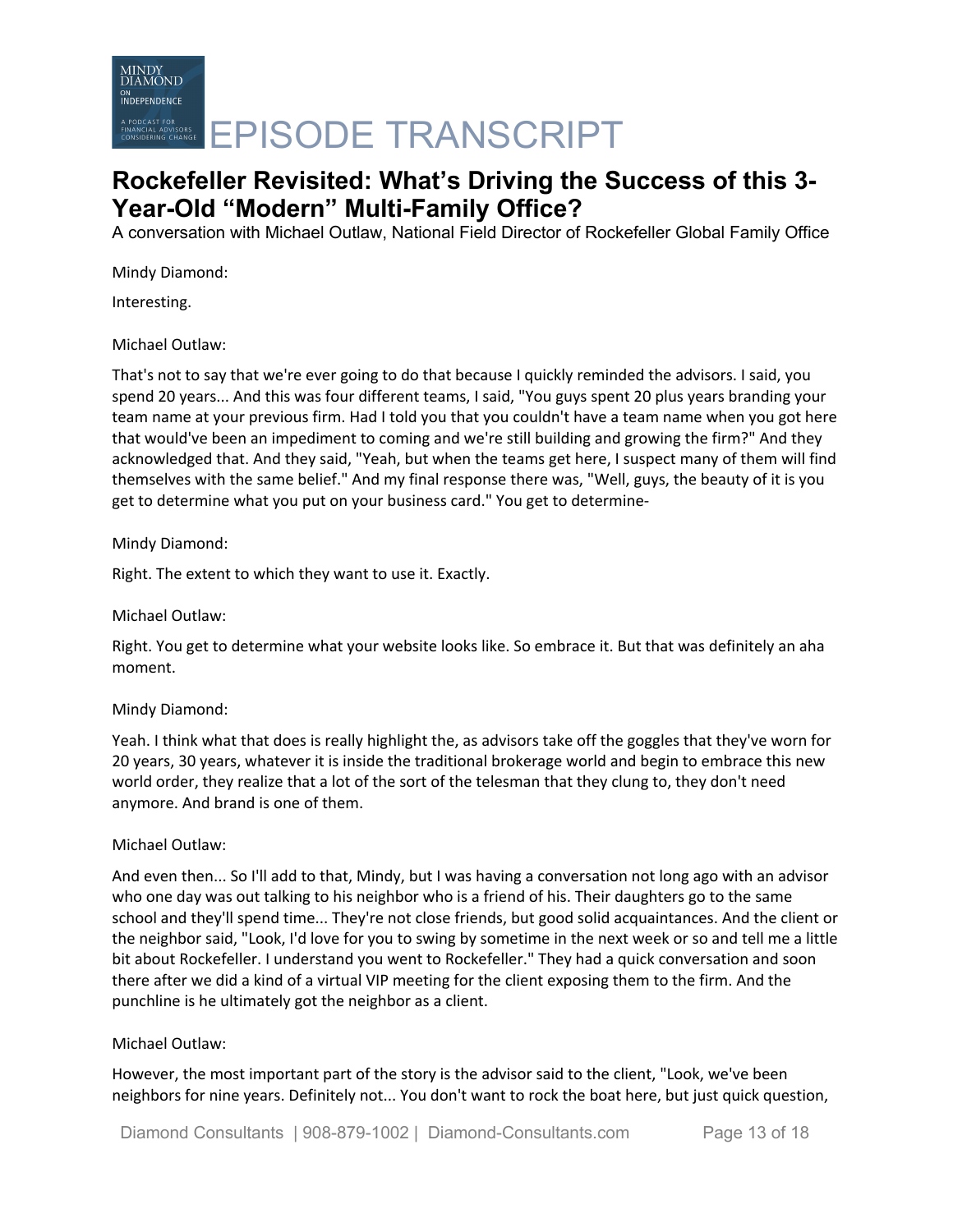A conversation with Michael Outlaw, National Field Director of Rockefeller Global Family Office

why now?" And the neighbor had a very powerful answer. He said, "Look, I know two or three people at this wire house, two or three people at that wire house and two people at that wire house. So I knew that there was nothing unique you could do for me, but when you ended up at a new place, it begged the question for me to learn more about it. And unfortunately, I do think that there is an element of the larger firms where client eyes they're interchangeable."

### Mindy Diamond:

Along those lines, when I describe the industry landscape to advisors, we sort of tend to think in buckets, you've got the wire houses, you've got the regional firms and we used to have a category called boutique firms, which were firms like Barkley's and Lehman and Credit Swiss and Deutsche Bank. And we know all of those essentially went away. The way I describe Rockefeller when I'm talking to an advisor is really part of this new boutique if you will. Rockefeller is a new boutique where advisors have much more freedom and control than they once did. The infrastructure is built more on an RIA chassis, if you will. They're different than the old boutiques, but they're still a place where ultra high net worth focused advisors come together with much smaller advisor staff than a Morgan Stanley or a Merrill Lynch or a UBS. And we also describe Rockefeller as part of this, what I would call sort of wealth management 2.0, more of what clients want from their advisors. Does that sound right to you?

### Michael Outlaw:

It does. It's interesting there are times where folks will say to us, so to some degree, you guys are traveling back in time, back to when firms were smaller and more client focused. And there's certainly some validity to that. But what I do think is really interesting is sometimes traveling back in time actually leads you to traveling forward in time. And I think our clients, I think the clients in wealth management are seeking more from a firm than is readily available amongst some of the larger providers. I'll tell you, I read an Ernst & Young piece on the wealth man industry over this past weekend and it was talking about life post pandemic and, or a post COVID life in the viewpoint on wealth management. The three key points they made was clients want a deeper offering of services, clients want to be digitally engaged and clients want a greater sense of purpose, right?

### Michael Outlaw:

And you can think about all the different elements of what the last 18 months have put everyone through and why it would come out that way, but here's how I see it. Clients want one trusted advisor and they want that person to be able to deliver everything that they need. They want to be digitally engaged because we've learned how efficient digital engagement can be and they want a deeper sense of purpose, right? And that purpose may come out in socially responsible investing or ESG when you think of about investment tools. But I think a bigger part of that purpose is the meaning of their wealth, the education of the next generation within the family. And so as we think about the new world order, as you said or 2.0, I think the ability for a firm to be able to do everything for a client, to do it in a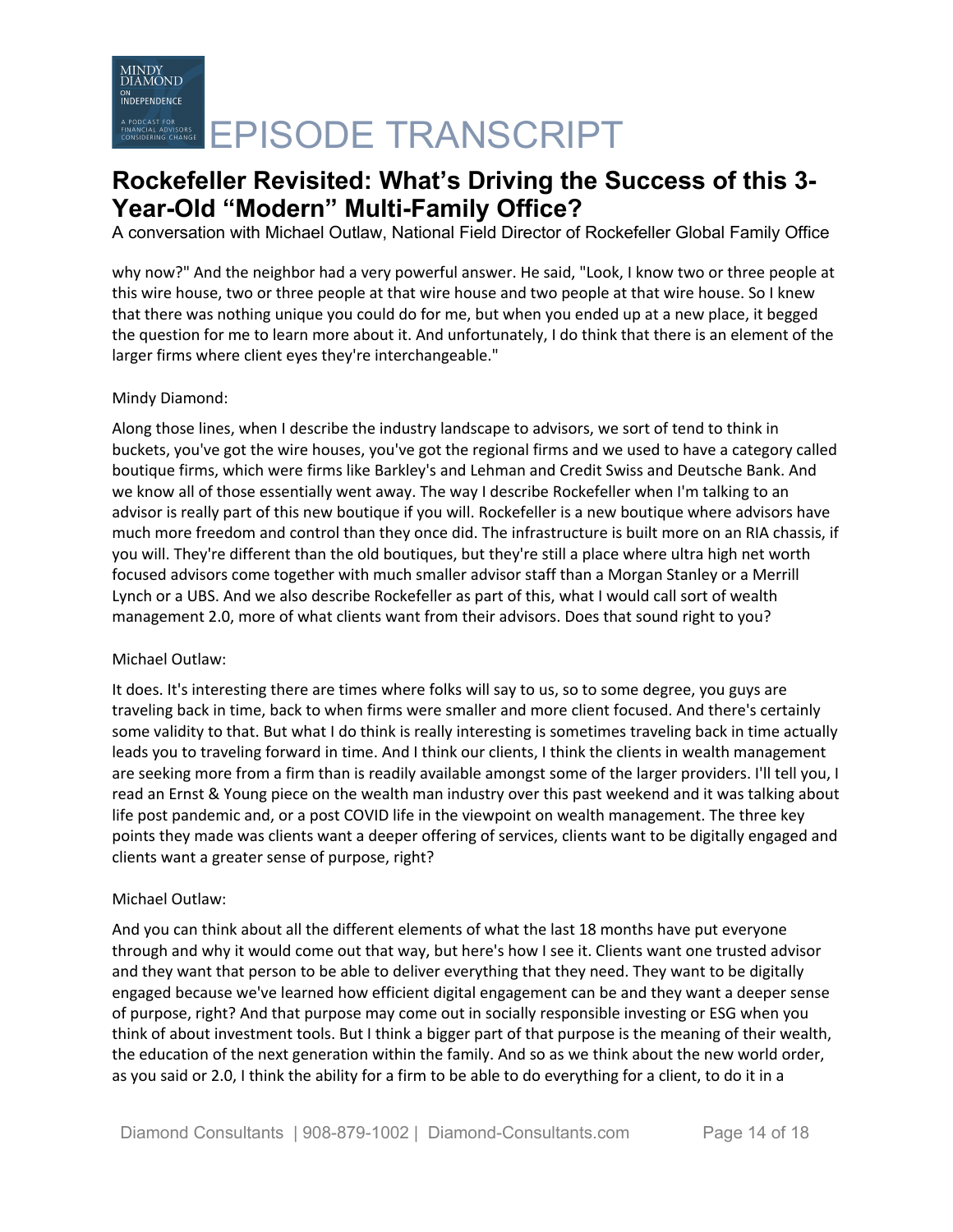A conversation with Michael Outlaw, National Field Director of Rockefeller Global Family Office

technologically savvy way and to take care of that family's interest has a much higher value premium today than it did even just five years ago.

### Mindy Diamond:

And I think that that's right for sure, that makes perfect sense, but there are advisors that would be concerned that want to fall in love with Rockefeller because of the power of the brand and its unique access and the like but still have a nagging concern that the firm's only three years old and it isn't Morgan Stanley or Merrill Lynch in terms of clout and leverage and scale. And so how would you respond to that?

### Michael Outlaw:

I would say it isn't Morgan Stanley. It isn't Merrill Lynch. It isn't UBS in its size. I think that's actually one of our significant advantages. You're right, it's three years old. And what we've been able to accomplish in three years, I think pretty much is proof of concept of what the next three years and beyond will look like. And so we go back to your earlier question about the leap I took. In 2018, that was a big leap because there were a lot of risks because none of this had played out yet. However, I think today even though it's three years old, I think it's clear that this both resonates with clients. I think it's clear it resonates with advisors and I think it's clear that what we've seen over the course of the last three years is probably a window into more of what to expect over the next three and beyond.

### Mindy Diamond:

So that's a fair question. What do you think is next for the firm? Okay, three years old, I think we would all agree that Rockefeller in a lot of ways was prescient, really came on the scene at a time and filled the gap of exactly what advisors and clients wanted, but we all know you've got to keep iterating in order to remain relevant. So what do you think is next?

### Michael Outlaw:

So continuous improvement. Yeah. It's one of the things that we preach here and talk about a lot is what are the things we're doing right, what are the things we need to work on and always improving. And I think that will always be the case here. I think that's the culture here. At an organizational level when you think about what's next, it's going to be more the same, right? As we look into 2022, we are going to do our best to identify high quality teams that want to grow and align with us culturally and be successful in bringing those teams to the firm and then be successful in helping them transition their clients. Then where I see the real fund then began is helping them achieve what it is they want to achieve in the next 10 to 15 years as far as the growth of their practice, adding new dimensions to their practice that enable them to better serve their clients.

### Mindy Diamond: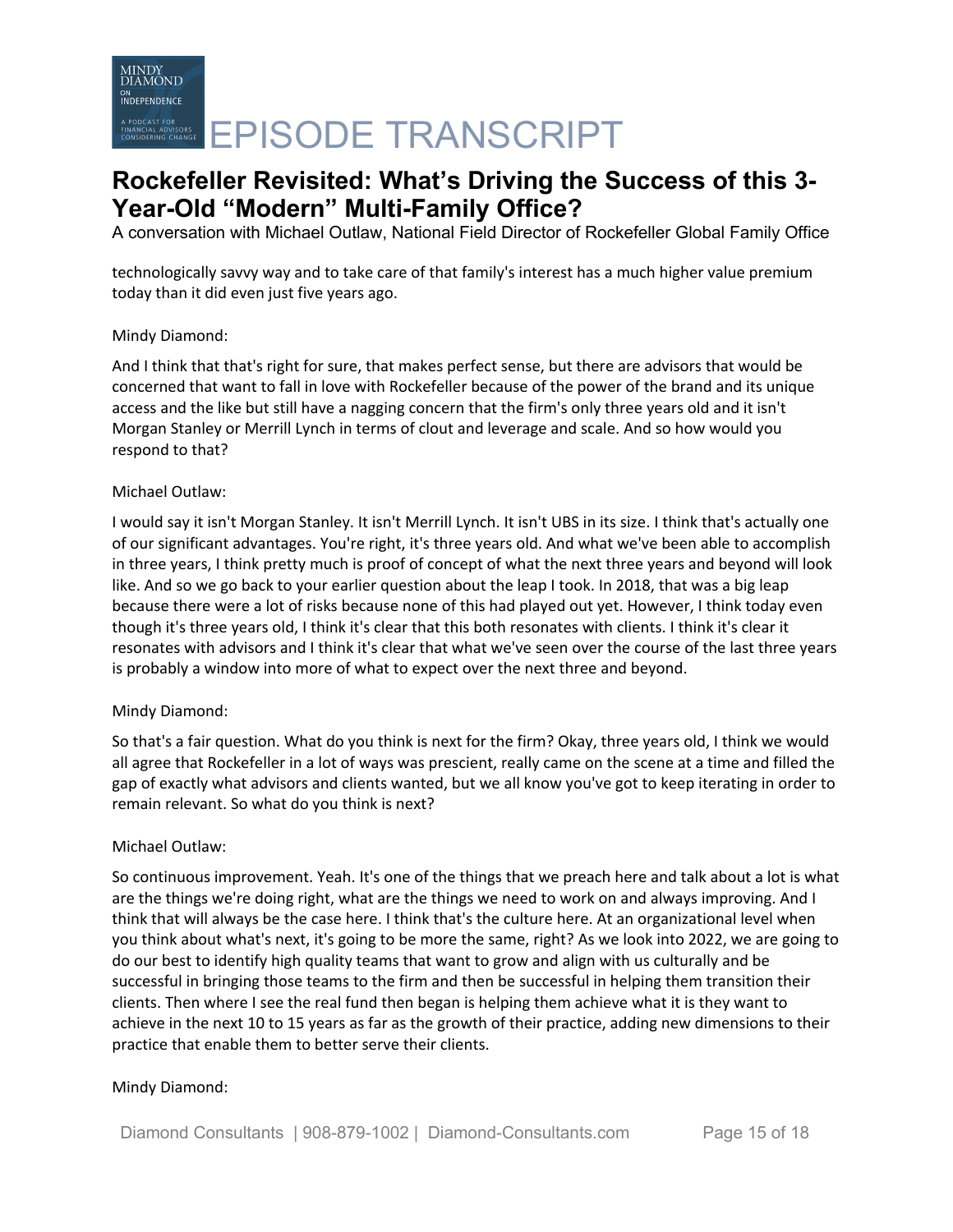A conversation with Michael Outlaw, National Field Director of Rockefeller Global Family Office

And how many advisors do you think that... What's Rockefeller's goal at the end of the day, to get to 500 teams? What does it look like?

### Michael Outlaw:

No, no, Mindy, not that big. We don't necessarily have a number that we have up on a bulletin board or anything like that. That number's probably somewhere between 150 and 180 teams. I don't know if I ever see... Let me be clear. I don't know if I ever see a day where we reach a number and then put a sign up that says we're not hiring anymore, but I do think that it is critically important to us to attract the right teams, to never get too large. A lot of how we run this business, the way we run it, the type of investment solutions we have on platform, the wealth strategy team that I mentioned earlier, working with our 68 teams, there comes a point where being too large starts to diminish that value prop and we're always going to be very mindful of that.

### Mindy Diamond:

Yeah, I think that's fair. And I think you're right that part of what appeals to advisors is being part of this boutique culture with a flat organization, a small number of teams that have easy access to the right resources. Let me ask you one final question because we're bumping up on an hour, it's been incredibly fascinating. There's probably a million other things I could ask you, but do you think that there'll be more Rockefeller like firms born? And what I mean by that is the competition is not blind. There are people in the labs now that are watching what Rockefeller is doing and the kind of success that it's having, the proof of concept. Do you think that other sexy brands will come to the space and look to launch wealth management firms?

### Michael Outlaw:

Tough question. Many I suspect. You're right. You look at it and you see the success that we're having and it wouldn't surprise me. I will say that it's not something that we think about a lot. In my mind there's one family like the Rockefeller, there's one name that resonates like the Rockefeller name. We believe this is the oldest family office in North America. So there's only one of those. We've got an incredible leadership team here led by Mr. Fleming. So we like our Rockefeller. We think it's very unique. And although there may be other firms and they may be fantastic, our focus is on this one and doing the best we can for clients, doing the best we can for advisors, creating a culture that's fun to be a part of and waking up every day trying to get better.

### Mindy Diamond:

So what would you say? Any parting words of wisdom for our listeners primarily who are folks sitting in the traditional space employee advisors, what would you say to them?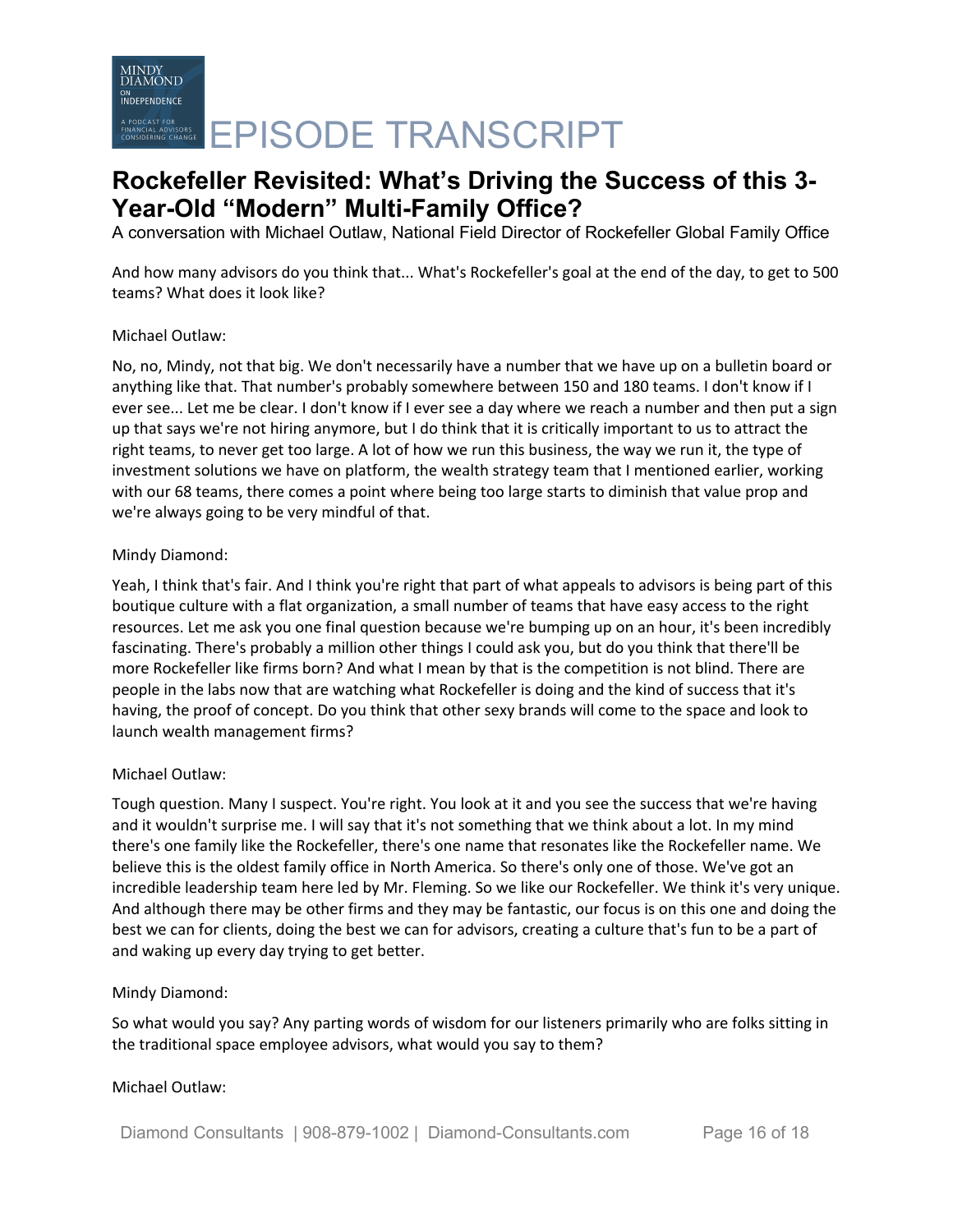A conversation with Michael Outlaw, National Field Director of Rockefeller Global Family Office

First off, I think everyone that covers clients and works within our space has an incredibly important job. And I happen to think that we're in one of the most unique and special industries around. We get to work closely with some of the most fascinating people and we get to provide for our families in a wonderful fashion. I can tell you that in an industry that's that rewarding and exciting, my experience in watching the teams that have joined Rockefeller and have pursued the next chapter of their career at Rockefeller is probably best summed up by a comment made to me by a private wealth advisor. About a month after he had joined the firm, he popped his head with a smile on his face and he just said, "I forgot I had this gear. This is great." And nothing's ever perfect, but I take my hat off to everybody that wakes up every day and serves their clients. And we're excited about the things that are going on at Rockefeller.

### Mindy Diamond:

Mike, thank you. This was incredibly helpful. We are excited to continue to watch your success, see what the next three years and beyond brings. And I thank you so much for sharing with us so graciously and transparently.

#### Michael Outlaw:

Of course, Mindy, and thank you. You and I have known each other a long time and have always thought the world of you. And I really am honored to have done this podcast with you and can't thank you enough.

### Mindy Diamond:

Thank you again. As Michael shared, clients are seeking more than what the big brokerages are delivering and ultimately, so are advisors. Rockefeller's goal is to strive for yes, that is to provide a holistic approach that allows their advisors to deliver any and all services their clients desire. It's what Rockefeller sees as a key ingredient of the modern multifamily office model and it's a recipe that seems to be working exceptionally well for all stakeholders. For more about Rockefeller, be sure to visit this episode page on our website. There, you'll also find a link to the episode I did where I interviewed Christ Dupuy early on in Rockefeller's days. You'll also find some other related articles. I thank you for listening and I encourage you to visit our website diamond-consultants.com and click on the tools and resources link for valuable content. You'll also find a link to subscribe for regular updates to the series.

### Mindy Diamond:

And if you're not a recipient of our weekly email, Perspectives for Advisors, click on the articles link to browse recent topics. These written pieces are an ideal way to stay informed about what's going on in the wealth management space without expanding the energy that full on exploration requires. Feel free to email or call me if you have specific questions, I can be reached by cell at (973) 476-8578 or by email at mdiamond@diamond-consultants.com. Please note that all requests are handled with complete